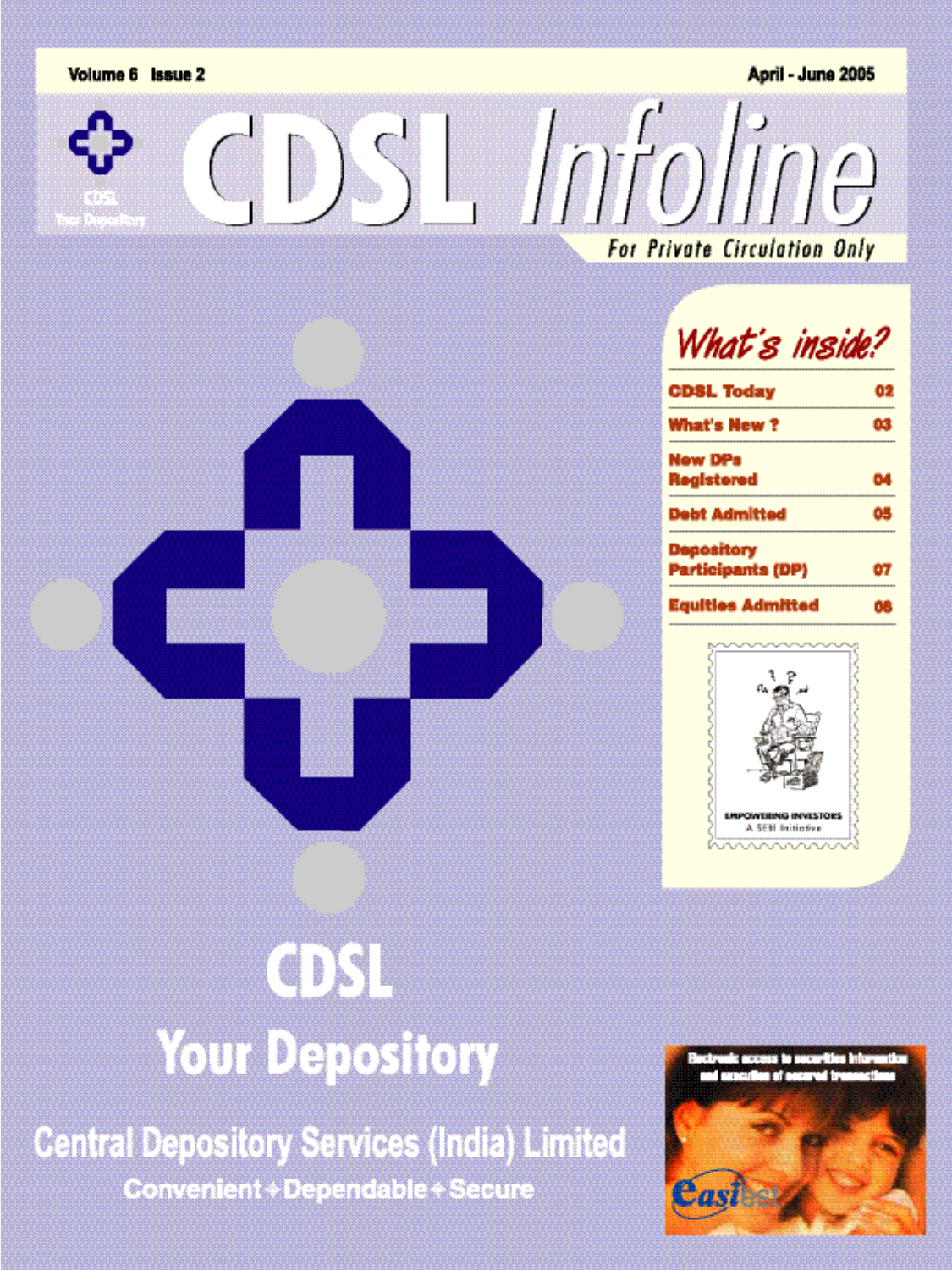# **CDSL today : (as of 30.06.2005)**

| <b>Security</b><br>type  | <b>June</b><br>2005 | <b>June</b><br>2004 | June<br>2003 |
|--------------------------|---------------------|---------------------|--------------|
| Equity                   | 5186                | 4861                | 4675         |
| Debt                     | 4330                | 3345                | 2429         |
| Commercial<br>Paper      | 138                 | 74                  | 74           |
| Government<br>Securities | 85                  | 100                 | 120          |

### **Securities Admitted**

As on June 30, 2005, the equity of 5186 companies has been admitted into CDSL. Further, CDSL has also admitted 4330 debt instruments, like debentures and bonds, for dematerialisation.

## **Depository Participants**

As on June 30, 2005, CDSL has 279 DPs, offering live depository services in 124 cities across 541 locations in the country.

|                            | June<br>2005 | <b>June</b><br>2004 | June<br>2003 |
|----------------------------|--------------|---------------------|--------------|
| Depository<br>Participants | 279          | 235                 | 201          |
| Branch-DPs                 | 278          | 251                 | 246          |
| Cities                     | 124          | 113                 | 114          |
| Locations                  | 541          | 463                 | 431          |

| <b>Securities</b><br>in CDSL | <b>June</b><br>2005 | <b>June</b><br>2004 | June<br>2003 |
|------------------------------|---------------------|---------------------|--------------|
| Quantity<br>(Crore)          | 2210                | 1457                | 998          |
| Value<br>(Rs. In Crore)      | 155040              | 84359               | 58957        |

### **Dematerialisation**

As on June 30, 2005, the quantity and value of dematerialised securities in CDSL has increased to 2210 crore securities having a value of Rs. 155040 crore.

| <b>Settlement</b>      | <b>June</b><br>2005 | <b>June</b><br>2004 | <b>June</b><br>2003 |
|------------------------|---------------------|---------------------|---------------------|
| Quantity<br>(Crore)    | 159.10              | 35.01               | 70.89               |
| Value<br>(Rs.in Crore) | 8402.17             | 3675.63             | 4761.48             |

### **Settlement**

In June 2005, the quantity and value of dematerialised securities in CDSL has increased to 159.10 crore securities having a value of Rs. 8402.17 crore.

|           | <b>June</b> | <b>June</b> | <b>June</b> |
|-----------|-------------|-------------|-------------|
|           | 2005        | 2004        | 2003        |
| Investors | 1115999     | 684024      | 288438      |

#### **Investors**

Over the last one year, the number of demat accounts opened by investors in CDSL has increased by 63.1 %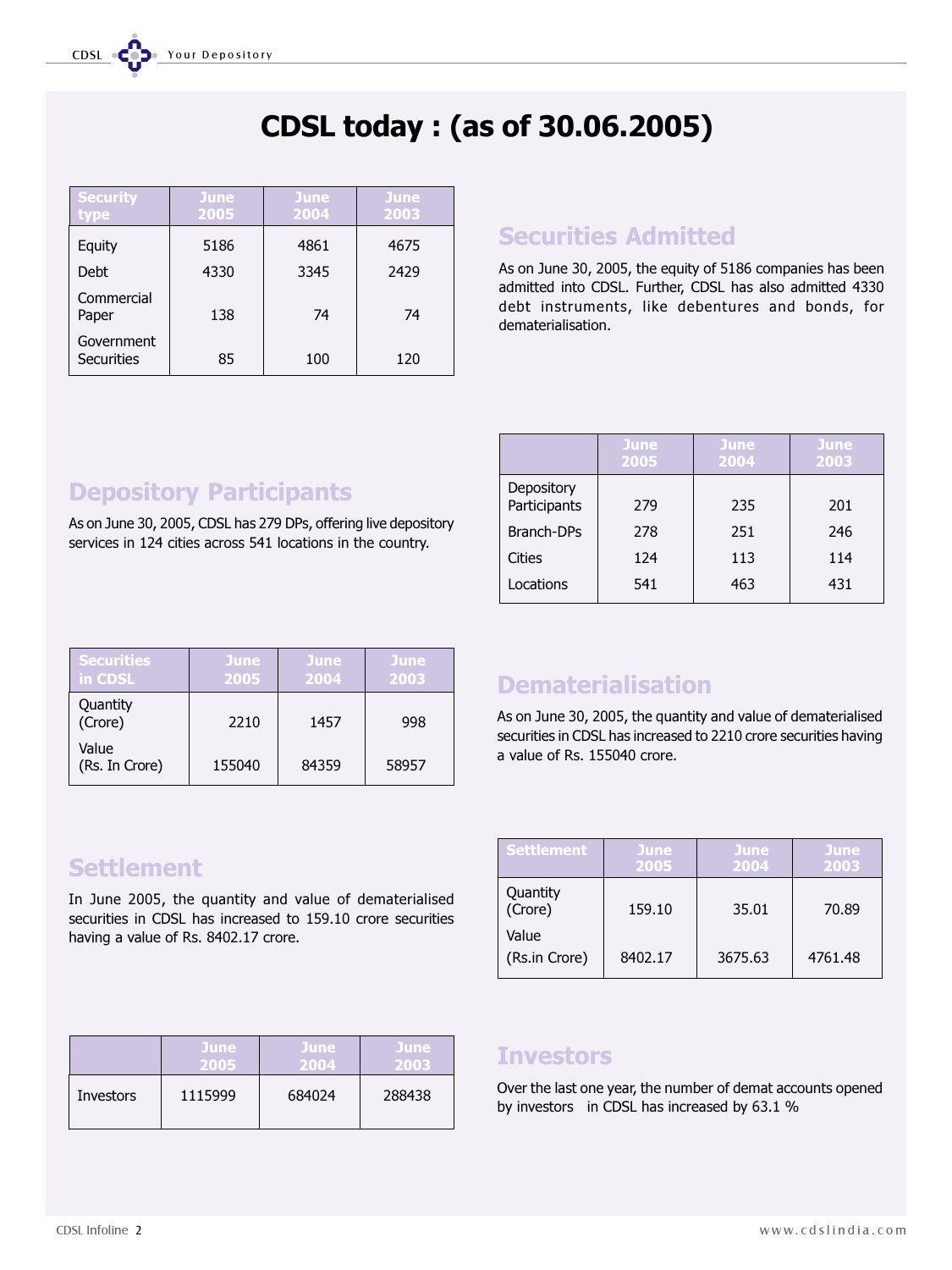### What's New?

#### **Shifting Of Registered Office**

With effect from April 18, 2005, CDSL's registered office has been shifted from 27th Floor, P. J. Towers, Dalal Street, Mumbai-400 023 to 17<sup>th</sup> **Floor, P. J. Towers, Dalal Street, Mumbai - 400 023.** There is no change in the telephone/ fax numbers.

#### **SEBI Circular No. : MAPIN/Cir- 13 / 2005 Dated : July 1, 2005**

The Committee constituted by SEBI to examine the issues relating to obtaining Unique Identification Number (UIN) under SEBI (Central Database of Market Participants) Regulations, 2003 (MAPIN) has submitted its report which has been placed on the SEBI website for public comments.

We advise that pending a final view on the report, it has been decided to suspend all fresh registrations for obtaining UIN and the requirement to obtain/quote UIN under the MAPIN Regulations/Circulars with effect from July 01, 2005.

The stock exchanges are advised to bring the provisions of this circular to the notice of the member brokers/clearing members of the Exchange and also to disseminate the same on the website for easy access to the investors.

The depositories are advised to bring the provisions of this circular to the notice of the Depository Participants of the Depository and also to disseminate the same on the website. This circular is being issued in exercise of powers conferred under Section 11 (1) of the Securities and Exchange Board of India Act, 1992, to protect the interest of investors in securities and to promote the development of, and to regulate the securities market.

#### **Electronic Access To Securities Information**

CDSL's Internet based facility "electronic Access to Securities Information" (easi), enables Beneficial Owners (BO) & Clearing Members (CM) to view their holdings and transaction details through the Internet. This information is directly available from CDSL and is accessible from anywhere, anytime through CDSL's website www.cdslindia.com. Currently this facility is available to only those BOs whose DPs have registered for this facility. With a view to make this facility available to all BOs, CDSL has made it mandatory for all DPs/ branches to register for "easi" services latest by August 30, 2005.

"easi" provides additional facilities to the BOs as mentioned below and BOs are advised to take advantage of the same:

- Viewing, downloading and printing of details of holdings in a demat account as and when required. The information, of holdings and status of transactions is updated every 15 minutes. Status of transaction(s) executed in the last 15 days can be viewed.
- Valuation of holding(s), and total portfolio valuation, based on the previous day's closing prices on BSE.
- Online overdue/ shortages position to Clearing Members.

DPs can also save on costs and resources as the transaction statement can be sent BOs who are registered for "easi" on quarterly basis.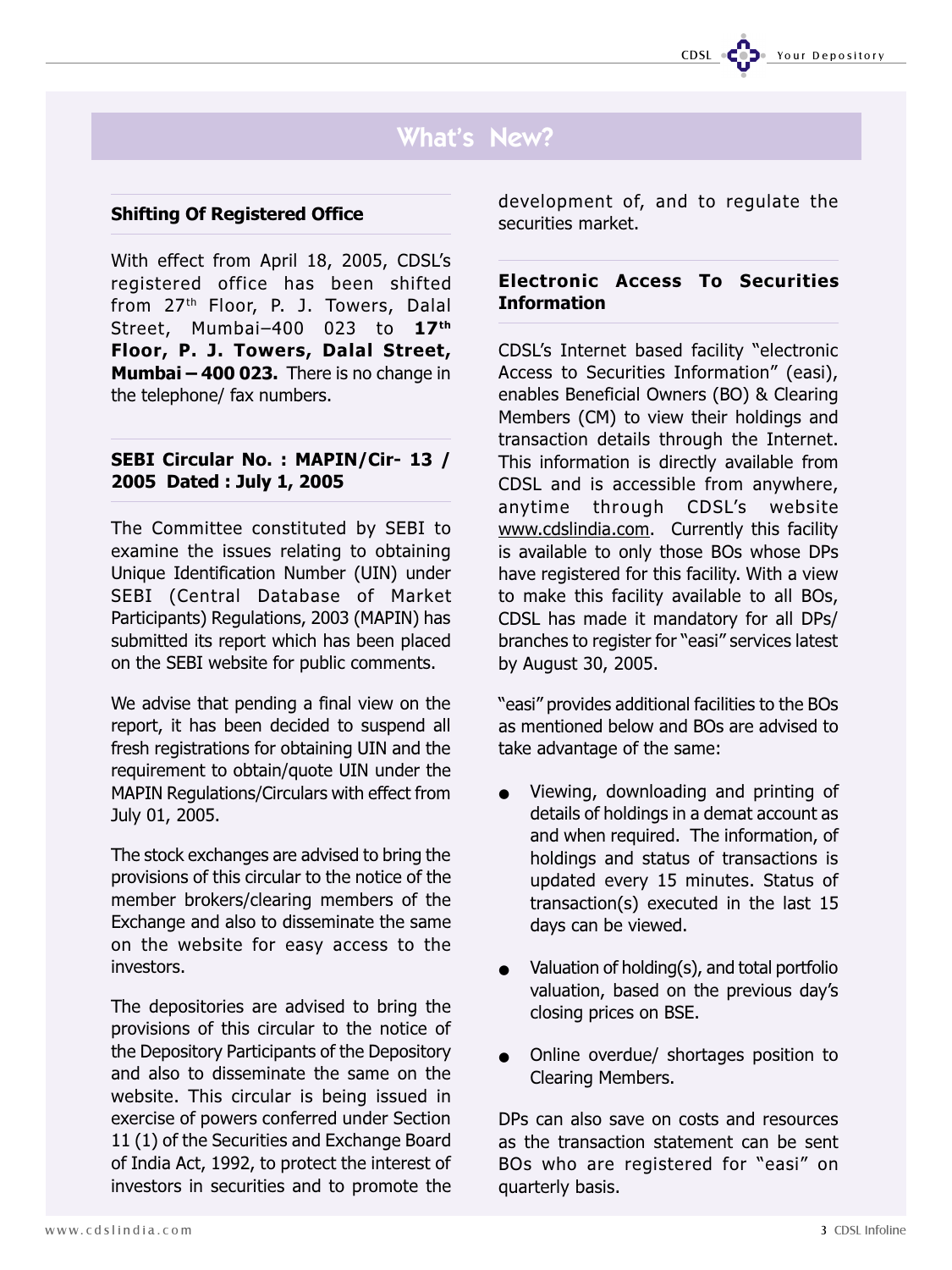

#### Depository Participants / Branches, Which Have Commenced Operations In April - June, 2005

DP-ID : 39000 Aryan Share & Stock Brokers Limited S-10, Prince Towers, 2<sup>nd</sup> Floor No. 94, Purasawalkam High Rd, Kellys, Chennai-600010 Tel : 044-25324105 Email : aryannse@eth.net

DP-ID : 38500 Bhagwandas Gordhandas Financial Pvt Ltd Cama Building, 4th Floor Dalal Street, Fort Mumbai-400023 Tel : 022-22656363/22657373 Email : bgpvt@yahoo.com

DP-ID : 38700 Central Bank Of India Chander Mukhi Ground Floor, Nariman Point Mumbai-400021 Tel : 022-56361900/1919 Email : cbinariman@helinfinet.com

DP-ID : 38800 Galaxy Broking Limited 633/634, P J Towers, Dalal Street,, Fort, Mumbai-400001 Tel : 022-30906710 Email : galaxybroking@yahoo.co.in

DP-ID : 20604 Globe Capital Market Limited 124, Rattandeep Complex Civil Lines, Bareilly-243001 Tel : 0581-2510014/94122887999 Email : competentshare@yahoo.com

DP-ID : 20605 Globe Capital Market Limited 6/46, IInd Floor Geeta Colony,

New Delhi-110031 Tel : 011-22026819/20/22501573 Email : man-sim@rediffmail.com DP-ID : 38400 Insight Share Brokers Pvt Ltd CK-15, Sector-II Salt Lake, Kolkata-700091 Tel : 033-23588342/22421974/42 Email : isbcal@hotmail.com DP-ID : 17508 Kantilal Chhaganlal Securities Pvt Ltd 5, Suvidhi, Sarvodaya Nagar, Jain Mandir Road, Mulund West, Mumbai-400080

Tel : 022-25926040 Email : arg1@rediffmail.com

DP-ID : 38300 Omnesys Tradenet Pvt Ltd No 34, Annapoorna Complex South End Road, Basavanagudi Bangalore-560004 Tel : 080-26652744/26652745 Email : vnnshenoy@otndirect.com

DP-ID : 31402 Prabhat Financial Services Limited Shree Nidhi 201, Yog Temple Bazar, Sitabuldi Nagpur-440012 Tel : 0712-3957475/2551120 Email : pfslindia@hotmail.com/ shreenidhinagpur@hotmail.com

DP-ID : 39100 Saaketa Consultants Limited 3-4-616/1, 2nd Floor Narayanguda, Hyderabad-500029 Tel : 040-27568107/9391038754

Email : naveenachandra@rediffmail.com DP-ID : 38600 Samurai Securities Pvt Ltd 122, Mittal Tower C, Wing, Nariman Point, Mumbai-400021 Tel : 022-56370947/56370948 Email : samuraisec@hathway.com DP-ID : 39200 Unifi Wealth Management Limited 11- Kakani Towers, 15 -Kadher Nawaz Khan Road, Nungambakkam Chennai-600006 Tel : 044-28331556/30224466 Email : naren@unifiwealth.com DP-ID : 39300 Magadh Stock Exchange 9th Floor, Ashiana Plaza, Budh Marg, Patna-800 001. Tel : 0612-2222852 Email : abhayk-ptn@iseindia.com DP ID : 39400 ITI Financial Services Ltd. Mashkur 1, Krishna Ma Road Nungambakkam Chennai-600 034 Tamil Nadu

Tel : 044-28255682 Email : p.lalithaa@itifsl.co.in

DP ID : 39800 Asset Alliance Securities Pvt. Ltd. Natwar Chambers, 3rd Floor, N.M. Road, Fort, Mumbai-400 001 Tel : 022-22677735/22692185/86 Email : assetsec@rediffmail.com

DPs Registered for easiest in April - June, 2005

#### DPs Registered for easi in April - June, 2005

| Sr.No.          | <b>DP Name</b>                                                         | Sr.No.         | <b>DP Name</b>                              |
|-----------------|------------------------------------------------------------------------|----------------|---------------------------------------------|
| $\mathbf{1}$    | Aryan Share & Stock Brokers Limited                                    | 1.             | <b>B R Jalan Securities Private Limited</b> |
| $\mathcal{P}$   | Bhavik Rajesh Khandhar Shares & Stock Brokers<br>Ltd - Jam Khambhaliya | $\mathcal{P}$  | Centurion Bank Limited                      |
| 3               | Djs Stock And Shares Limited - Chennai                                 |                |                                             |
| 4               | Haven Financial Services Pvt Ltd                                       | 3              | <b>Hdfc Bank Limited</b>                    |
| 5               | Kisan Ratilal Choksey Share & Stock P Ltd - Borivli                    | $\overline{4}$ | Mani Stock Brokers Limited                  |
| 6               | Kisan Ratilal Choksey Shares & Securities Pvt Ltd -                    |                |                                             |
|                 | Surat                                                                  | 5              | Mantri Share Brokers Pvt Ltd                |
| 7               | Kisan Ratilal Choksey Shares & Securities Pvt Ltd -                    |                |                                             |
|                 | Bardoli                                                                | 6              | Market Creators Limited                     |
| 8               | S P Jain Securities Pvt Ltd - Charni Road                              |                |                                             |
| 9               | S P Jain Securities Pvt Ltd - Bhopal                                   | $\overline{7}$ | Oracle Securities Private Limited           |
| 10              | S P Jain Securities Pvt Ltd - Punjab                                   |                |                                             |
| 11              | Siddhi Shares Private Limited - Bareilly                               | 8              | <b>Skse Securities Limited</b>              |
| 12 <sup>2</sup> | Suresh Rathi Securities Pvt Limited - Kota                             |                |                                             |
| 13              | Twin Earth Securities Pvt Ltd                                          | 9              | Sunidhi Consultancy Services Pvt.ltd        |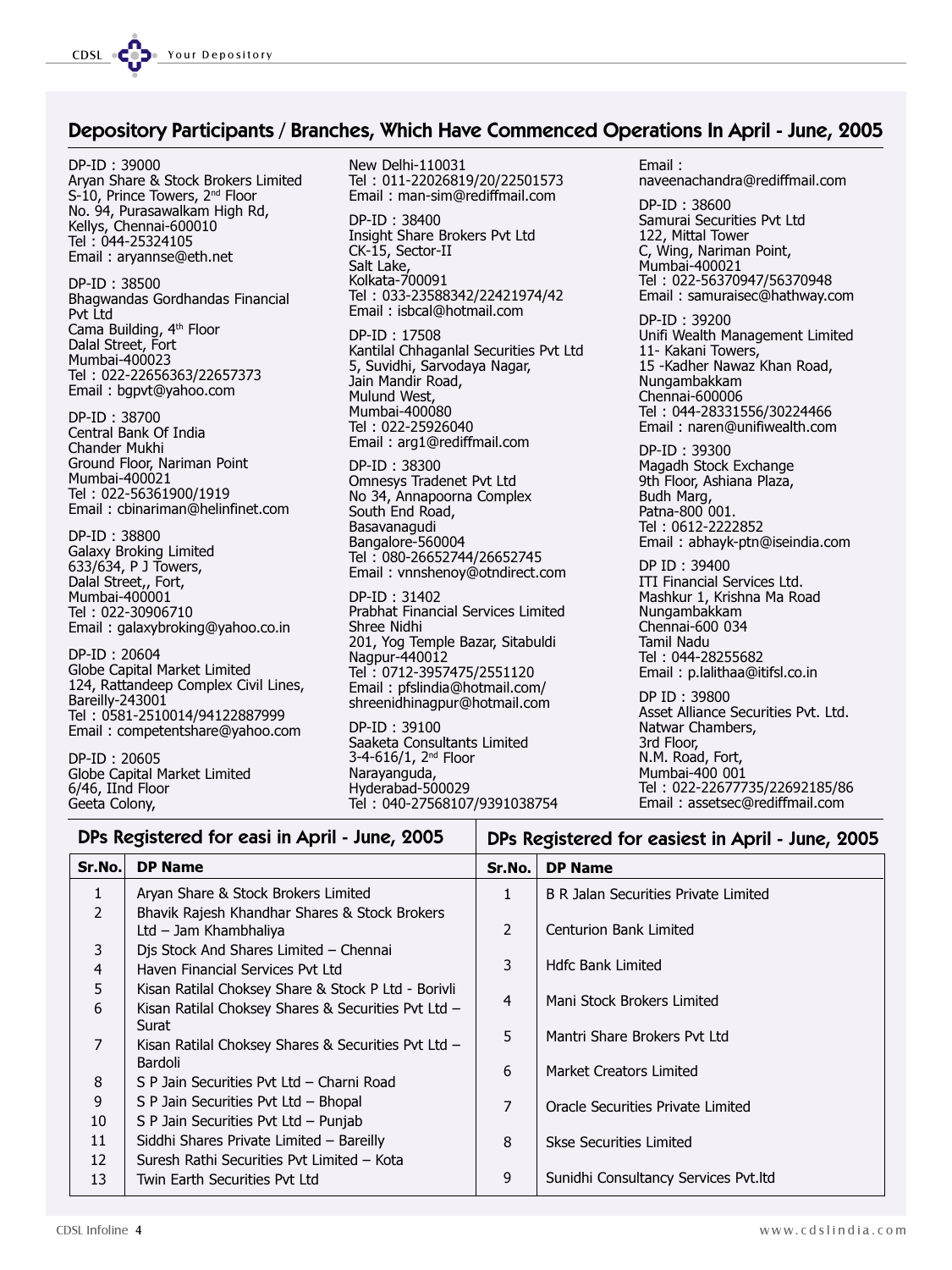

### Companies, which have admitted debt with CDSL

| Sr. No.        | <b>Company Name</b>                       | Sr. No. | <b>Company Name</b>                   | Sr. No.    | <b>Company Name</b>                                                      |
|----------------|-------------------------------------------|---------|---------------------------------------|------------|--------------------------------------------------------------------------|
| $\mathbf{1}$   | Aarti Industires Ltd.                     | 61      | Deepak Fertilisers and Petrochemicals | 115        | HMT Ltd.                                                                 |
| $\overline{2}$ | Adani Exports Ltd.                        |         | Corporation Ltd.                      | 116        | Housing and Urban Development                                            |
| 3              | Ahmedabad Municipal Corporation           | 62      | Dena bank                             |            | Corporation Ltd.                                                         |
| 4              | Ajmer Vidyut Vitaran Nigam Ltd.           | 63      | Development Credit Bank Ltd.          | 117        | Housing Development Finance                                              |
| 5              | Aksh Optifibre Ltd.                       | 64      | Dewan Housing Finance                 |            | Corporation Ltd.                                                         |
| 6              | Allahabad Bank                            |         | Corporation Ltd.                      | 118        | Hyderabad Industries Ltd.                                                |
| 7              | Alok Textile Industries Ltd.              | 65      | E.I.D. Parry (India) Ltd.             | 119        | ICICI Bank Ltd.                                                          |
| 8              | Amforge Industries Ltd.                   | 66      | El Forge Ltd.                         | 120        | ICICI Home Finance Company Ltd.                                          |
| 9              | Andhra Bank                               | 67      | Electrosteel Castings Ltd.            | 121        | <b>ICICI Securities &amp; Finance</b>                                    |
| 10             | Andhra Pradesh Power Finance              | 68      | Enercon Wind Farms                    |            | Company Ltd.                                                             |
|                | Corporation Ltd.                          |         | (Karnataka) Ltd.                      | 122        | IDBI Bank Ltd.                                                           |
| 11             | Andhra Pradesh State Financial            | 69      | Essar Oil Ltd.                        | 123        | Idea Cellular Ltd.                                                       |
|                | Corporation                               | 70      | Essar Steel Ltd.                      | 124        | IFCI Ltd.                                                                |
| 12             | Apar Industries Ltd.                      | 71      | Excel Crop Care Ltd.                  | 125        | India Cements Ltd.                                                       |
| 13             | Apollo Hospitals Enterprise Ltd.          | 72      | Excel Industries Ltd.                 | 126        | Indian Aluminium Company Ltd.                                            |
| 14             | Appollo Fibres Ltd.                       |         |                                       | 127        | Indian Bank                                                              |
| 15             | Ashima Ltd.                               | 73      | Export-Import Bank of India           | 128        | Indian Farmers Fertiliser                                                |
| 16             | Ashok Leyland Ltd.                        | 74      | FCL Technologies & Products Ltd.      |            | Cooperative Ltd.                                                         |
| 17             | Asian Development Bank                    | 75      | Fibcom India Ltd.                     | 129        | Indian Oil Corporation Ltd.                                              |
| 18             | Aurobindo Pharma Ltd.                     | 76      | Finolex Industries Ltd.               | 130        | Indian Overseas Bank                                                     |
| 19             | Bajaj Auto Finance Ltd.                   | 77      | Flex Industries Ltd.                  | 131        | Indian Railway Financial                                                 |
| 20             | Bajaj Hindusthan Ltd.                     | 78      | Floatglass India Ltd.                 |            | Corporation Ltd.                                                         |
| 21             | Ballarpur Industries Ltd.                 | 79      | Food Corporation of India             |            |                                                                          |
| 22             | Bank of Baroda                            | 80      | GAIL (India) Ltd.                     | 132<br>133 | Indian Rayon and Industries Ltd.<br>Indian Seamless Steels & Alloys Ltd. |
| 23             | Bank of India                             | 81      | Ginni Filaments Ltd.                  |            |                                                                          |
| 24             | Bank of Maharashtra                       | 82      | Glenmark Pharmaceuticals Ltd.         | 134        | Indo Gulf Corporation Ltd.                                               |
| 25             | Bank of Punjab                            | 83      | Global Trade Finance Pvt. Ltd.        | 135        | Indo Rama Synthetics (India) Ltd.                                        |
| 26             | BASF India Ltd.                           | 84      | Global Trust Bank Ltd.                | 136        | IndusInd Bank Ltd.                                                       |
| 27             | BASF Styrenics Pvt. Ltd.                  | 85      | Glofame Cotspin Industries Ltd.       | 137        | Industrial Development Bank of                                           |
| 28             | Bharat Forge Ltd.                         | 86      | GMR Infrastructure Ltd.               |            | India                                                                    |
| 29             | Bharat Heavy Electricals Ltd.             | 87      | Godavari Marathwada Irrigation        | 138        | Infrastructure Development Finance                                       |
| 30             | Bharat Overseas Bank Ltd                  |         | Development Corporation,              |            | Company Ltd.                                                             |
| 31             | Bharat Petroleum Corporation Ltd.         |         | Aurangabad                            | 139        | Infrastructure Leasing & Financial                                       |
| 32             | Bharat Sanchar Nigam Ltd.                 | 88      | Graphite India Ltd.                   |            | Services Ltd.                                                            |
| 33             | Bharti Mobile Ltd.                        | 89      |                                       | 140        | ING Vysya Bank Ltd.                                                      |
| 34             | Bharti Tele-Ventures Ltd.                 |         | Grasim Industries Ltd.                | 141        | Inox Air Products Ltd.                                                   |
| 35             | Bhushan Steel and Strips Ltd.             | 90      | Great Eastern Shipping Company Ltd.   | 142        | International Biotech Park Ltd                                           |
| 36             | Birla Global Finance Ltd.                 | 91      | Grid Corporation of Orissa Ltd.       | 143        | Irama Estates Pvt. Ltd.                                                  |
| 37             | BOC India Ltd.                            | 92      | Gruh Finance Ltd.                     | 144        | ITC Bhadrachalam Paperboards Ltd.                                        |
| 38             | Borosil Glass Works Ltd.                  | 93      | Guajarat Narmada Valley Fertilizers   | 145        | ITI Ltd.                                                                 |
| 39             | BPL Mobile Comminuctions Ltd.             |         | Company Limted                        | 146        | Jain Irrigation Systems Ltd.                                             |
| 40             | Cable Corporation of India Ltd.           | 94      | Gujarat Ambuja Cements Ltd.           | 147        | Jaiprakash Associates Ltd.                                               |
| 41             | Can Fin Homes Ltd.                        | 95      | Gujarat Borosil Ltd.                  | 148        | Jaipur Vidyut Vitran Nigam Ltd.                                          |
|                |                                           | 96      | Gujarat Gas Company Ltd.              | 149        | Jawaharlal Nehru Port Trust                                              |
| 42<br>43       | Canara Bank<br>Carborundum Universal Ltd. | 97      | Gujarat Industrial Investment         | 150        | Jindal Saw Ltd.                                                          |
|                | CEAT Ltd.                                 |         | Coroporation Ltd.                     | 151        | Jindal Stainless Ltd.                                                    |
| 44             |                                           | 98      | Gujarat State Energy Generation Ltd.  | 152        | Jindal Steel & Power Ltd.                                                |
| 45             | Central Bank of India                     | 99      | Gujarat State Fertilizers and         | 153        | Jindal Vijaynagar Steel Ltd.                                             |
| 46             | Centurion Bank Ltd.                       |         | Chemicals Ltd.                        | 154        | Jodhpur Vidyut Vitaran Nigam Ltd.                                        |
| 47             | Century Enka Ltd.                         | 100     | Gujarat State Petronet Ltd.           | 155        | Karnataka State Financial                                                |
| 48             | Century Textiles and Industries Ltd.      | 101     | GVK Industries Ltd.                   |            | Corporation                                                              |
| 49             | Chemplast Sanmar Ltd.                     | 102     | Haldia Petrochemicals Ltd.            | 156        | Kerala Financial Corporation                                             |
| 50             | Chennai Metropolitan Water Supply         | 103     | Haren Textiles Limted                 | 157        | Kerala Power Finance                                                     |
|                | and Sewerage Board                        | 104     | <b>HDFC Bank</b>                      |            | Corporation Ltd.                                                         |
| 51             | Cholamandalam Investment &                | 105     | Hero Motors Ltd.                      | 158        | Kerala State Electricity Board                                           |
|                | Finance Company Ltd.                      | 106     | HFCL Infotel Ltd.                     | 159        | Kerala State Industrial Development                                      |
| 52             | Citicorp Finance India Ltd.               | 107     | Hindalco Industries Ltd.              |            | Corporation Ltd.                                                         |
| 53             | Citicorp Maruti Finance Ltd               | 108     | Hindustan Aeronautics Ltd.            | 160        | Kesoram Industries Ltd.                                                  |
| 54             | Citifinancial Consumer Finance            |         |                                       | 161        | Kitec Industries (India) Ltd.                                            |
|                | India Ltd.                                | 109     | Hindustan Construction Company Ltd.   | 162        | Konkan Railway Corporation Ltd.                                          |
| 55             | Core Emballage Ltd.                       | 110     | Hindustan Copper Ltd.                 | 163        | Konkan Railway Corporation Ltd.                                          |
| 56             | Coromandel Fertilizers Ltd.               | 111     | Hindustan Lever Ltd.                  | 164        | Kotak Mahindra Bank Ltd                                                  |
| 57             | Corporation of Chennai                    | 112     | Hindustan Organic Chemicals Ltd.      | 165        | Kotak Mahindra Investments Ltd.                                          |
| 58             | Crompton Greaves Ltd.                     | 113     | Hindustan Petroleum Corporation Ltd.  | 166        | KPL International Ltd.                                                   |
| 59             | Cyrus Investments Ltd.                    | 114     | Hindustan Sanitaryware & Industries   | 167        |                                                                          |
| 60             | Dalmia Cement (Bharat) Ltd                |         | I td.                                 |            | Krishna Bhagya Jal Nigam Ltd.                                            |

Ltd.

- 60 Dalmia Cement (Bharat) Ltd
- www.cdslindia.com 5 S CDSL Infoline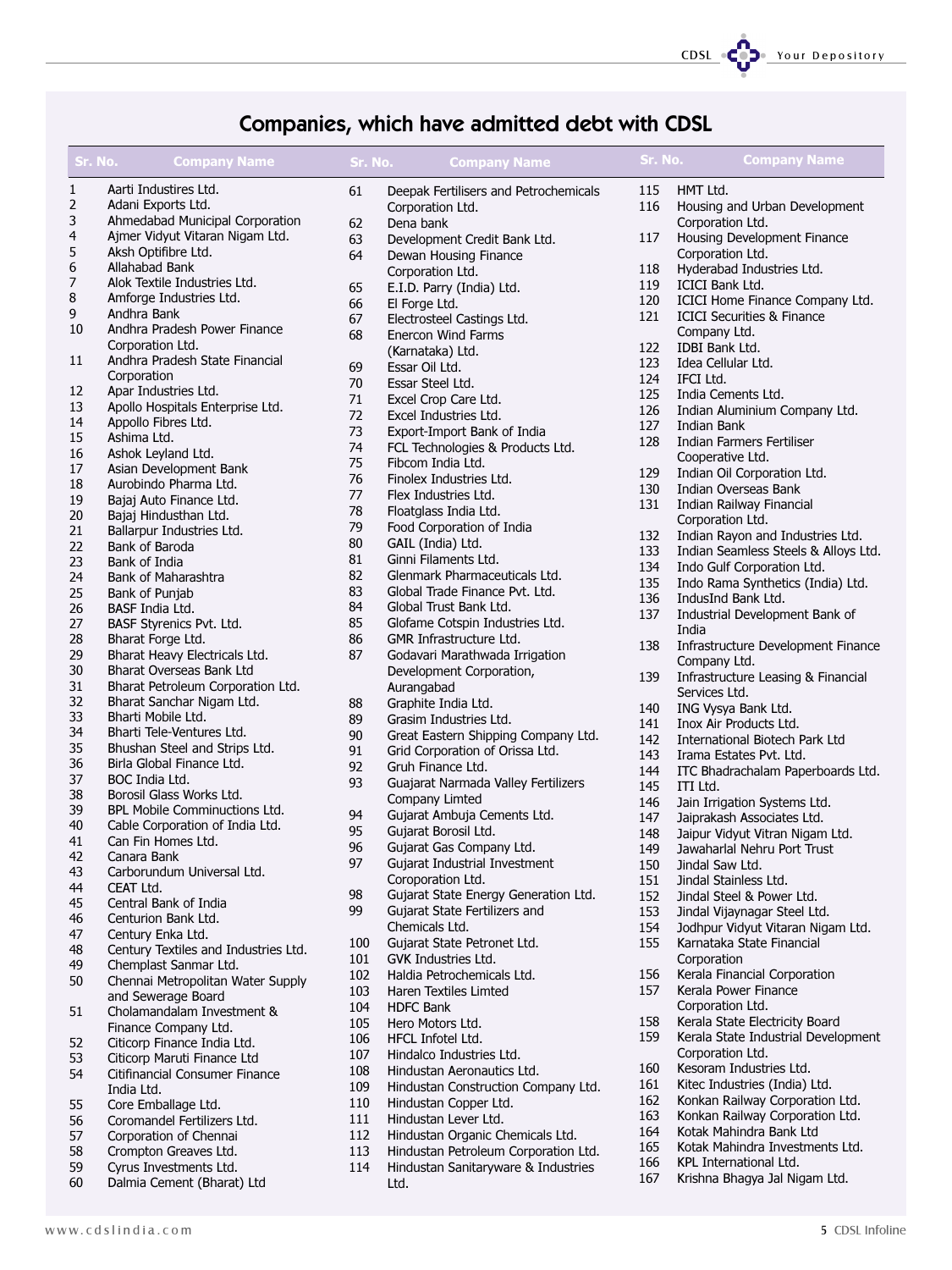

| Sr. No. | <b>Company Name</b>               | Sr. No. | <b>Company Name</b>                    | Sr. No. | <b>Company Name</b>                |
|---------|-----------------------------------|---------|----------------------------------------|---------|------------------------------------|
| 168     | KSB Pumps Ltd.                    | 220     | Panatone Finvest Ltd.                  | 274     | Tata AutoComp Systems Ltd          |
| 169     | Lafarge India Ltd.                | 221     | Phillips Carbon Black Ltd.             | 275     | Tata Chemicals Ltd.                |
| 170     | Lakshmi General Finance Ltd.      | 222     | Power Finance Corporation Ltd.         | 276     | Tata Engineering and Locomotive    |
| 171     | Lanco Kondapalli Power Pvt. Ltd.  | 223     | Power Grid Corporation of India Ltd.   |         | Company Ltd. [TELCO]               |
| 172     | Larsen & Toubro Ltd.              | 224     | Prism Cement Ltd.                      | 277     | Tata Finance Ltd.                  |
| 173     | Leaseplan India Ltd.              | 225     | PSL Holdings Ltd.                      | 278     | Tata Industries Ltd.               |
| 174     | LIC Housing Finance Ltd.          | 226     | Pudumjee Pulp & Paper Mills Ltd.       | 279     | Tata International Ltd.            |
| 175     | Livewell Home Finance Ltd.        | 227     | Punjab & Sind Bank                     | 280     | Tata Investment Corporation Ltd.   |
| 176     | Lokhandwala Hotels Pvt. Ltd.      | 228     | Punjab National Bank                   | 281     | Tata Power Company Ltd.            |
| 177     | Lord Krishna Bank Ltd.            | 229     | Punjab State Electricity Board         | 282     | Tata SSL Ltd.                      |
| 178     | Lupin Ltd.                        | 230     | Rajasthan Rajya Vidyut Prasaran        | 283     | Tata Tea Ltd.                      |
| 179     | Madhya Pradesh Financial          |         | Nigam Ltd.                             | 284     | Television Eighteen India Ltd.     |
|         | Corporation                       | 231     | Rajasthan Rajya Vidyut Utpadan         | 285     | The Arvind Mills Ltd.              |
| 180     | Madras Cements Ltd.               |         | Nigam Ltd.                             | 286     | The Associated Cement              |
| 181     | Maharashtra Krishna Valley        | 232     | Rajasthan State Industrial             |         | Companies Ltd.                     |
|         | Development Corporation           |         | Development & Investment               | 287     | The Bank of Rajasthan Ltd.         |
| 182     | Maharashtra Patbandhare Vittiya   |         | Corporation Ltd.                       | 288     | The Catholic Syrian Bank Ltd.      |
|         | Company Ltd.                      | 233     | Raymond Ltd.                           | 289     | The Dhanalakshmi Bank Ltd.         |
| 183     | Maharashtra State Financial       | 234     | Recron Synthetics Ltd.                 | 290     | The Electro-Medical & Allied       |
|         | Corporation                       | 235     | Reliance Capital Ltd.                  |         | Industries Ltd.                    |
| 184     | Maharashtra State Road            | 236     | Reliance Industries Ltd.               | 291     | The Federal Bank Ltd.              |
|         | Development Corporation Ltd.      | 237     | Reliance Power Ltd.                    | 292     | The Indian Hotels Company Ltd.     |
| 185     | Mahavir Spinning Mills Ltd.       | 238     | REPL Engineering Ltd.                  | 293     | The Indian Iron & Steel            |
| 186     | Mahindra & Mahindra Financial     | 239     | Rural Electification Corporation Ltd.  |         | Company Ltd.                       |
|         | Services Ltd.                     | 240     | Sanmar Holdings Ltd.                   | 294     | The Indian Seamless Metal          |
| 187     | Mahindra & Mahindra Ltd.          | 241     | Sardar Sarovar Narmada Nigam Ltd.      |         | Tubes Ltd.                         |
| 188     | Majestic Auto Ltd.                | 242     | Saurashtra Cement Limtied              | 295     | The Industrial Development         |
| 189     | Maruti Udyog Ltd.                 | 243     | Shamken Multifab Ltd.                  |         | Corporation of Orissa Ltd.         |
| 190     | Mecon Ltd.                        | 244     | Shanti Gears Ltd.                      | 296     | The Kolkata Municipal Corporation  |
| 191     | Mercator Lines Ltd.               | 245     | Shree Rama Multi-Tech Ltd.             | 297     | The Lakshmi Vilas Bank Ltd.        |
| 192     | Mindteck (India) Ltd.             | 246     | Shree Synthetics Ltd.                  | 298     | The Paper Products Ltd.            |
| 193     | Moser Baer Ltd.                   | 247     | Silverline Technologies Ltd.           | 299     | The Ratnakar Bank Ltd.300          |
| 194     | Mount Everest Mineral Water Ltd.  | 248     | SKF Bearings India Ltd.                |         | The South Indian Bank Ltd.         |
| 195     | Mukand Ltd.                       | 249     | Small Industrial Development Bank      | 301     | The Tata Iron and Steel            |
| 196     | N R Agarwal Industries Ltd.       |         | of India                               |         | Company Ltd.                       |
| 197     | Nagarjuna Fertilizers and         | 250     | South Asian Petrochem Ltd.             | 302     | Thomson Press (India) Ltd.         |
|         | Chemicals Ltd.                    | 251     | South West Port Ltd.                   | 303     | Tidel Park Ltd.                    |
| 198     | Narmada Cement Company Ltd.       | 252     | Southern Electricity Supply Company    | 304     | Torrent Pharmaceuticals Ltd.       |
| 199     | Narmada Chematur                  |         | of Orissa Ltd.                         | 305     | TVS Finance and Services Ltd.      |
|         | Petrochemicals Ltd.               | 253     | Srei Infrastructure Finance Ltd.       | 306     | <b>UCO Bank</b>                    |
| 200     | National Aluminium Company Ltd.   | 254     | Standard Chartered Investments and     | 307     | UltraTech Cement Ltd.              |
| 201     | National Bank for Agriculture and |         | Loans (India) Ltd.                     | 308     | Uniflex Cables Ltd.                |
|         | Rural Development                 | 255     | State Bank of Bikaner and Jaipur       | 309     | Union Bank of India                |
| 202     | National Fertilizers Ltd.         | 256     | State Bank of Hyderabad                | 310     | United Bank of India               |
| 203     | National Housing Bank             | 257     | State Bank of India                    | 311     | United Western Bank Ltd.           |
| 204     | National Hydroelectric Power      | 258     | State Bank of Indore                   | 312     | UTI Asset Management Company       |
|         | Corporation Ltd.                  | 259     | State Bank of Mysore                   |         | Pvt. Ltd.                          |
| 205     | National Textile Corporation Ltd. | 260     | State Bank of Travancore               | 313     | UTI Bank Ltd.                      |
| 206     | National Thermal Power            | 261     | Steel Authority of India Ltd.          | 314     | Vanasthali Textile Industries Ltd. |
|         | Corporation Ltd.                  | 262     |                                        | 315     | Varun Shipping Company Ltd.        |
| 207     | Neelachal Ispat Nigam Ltd.        | 263     | Sterlite Industries (India) Ltd.       | 316     | Venus Sugar Ltd.                   |
| 208     | Neyveli Lignite Corpration Ltd.   |         | Sterlite Opportunities and             | 317     | Vidarbha Irrigation Development    |
| 209     | Nicholas Piramal India Ltd        |         | Ventures Ltd.<br>Sundaram Finance Ltd. |         | Corporation                        |
| 210     | NIIT Ltd.                         | 264     |                                        | 318     | Videocon Appliances Ltd.           |
| 211     | Nirma Ltd.                        | 265     | Super Syncotex (India) Ltd.            | 319     | Vijaya Bank                        |
| 212     | Nishkalp Investments & Trading    | 266     | Surya Roshni Ltd.                      | 320     | Visakhapatnam Muncipal Corporation |
|         | Co Ltd.                           | 267     | Syndicate Bank                         | 321     | Welspun Gujarat Stahl Rohren Ltd.  |
| 213     | Noida Toll Bridge Company Ltd.    | 268     | Tamil Nadu Electricity Board           | 322     | Welspun India Ltd.                 |
| 214     | North Eastern Electric Power      | 269     | Tamil Nadu Industrial Development      | 323     | Welspun Syntex Ltd.                |
|         | Corporation Ltd.                  |         | Corporation Ltd.                       | 324     | Western Electricity Supply Company |
| 215     | North Eastern Electricity Supply  | 270     | Tamil Nadu Petroproducts Ltd.          |         | of Orissa Ltd.                     |
|         | Company of Orissa Ltd.            | 271     | Tamil Nadu Road Development            | 325     | Whirlpool of India Ltd.            |
| 216     | Nuclear Power Corporation Ltd.    |         | Company Ltd.                           | 326     | Wockhardt Life Sciences Ltd.       |
|         |                                   | 272     | Tamil Nadu Urban Development           | 327     | Wockhardt Ltd.                     |

Fund

273 Tapi Irrigation Development Corporation

- 217 OCL India Ltd.
- 218 Oriental Bank of Commerce
- 219 Orissa Polyfibres Ltd.

328 World Resorts Limted 329 Zuari Industries Ltd. 330 Zydus Cadilla Healthcare Ltd.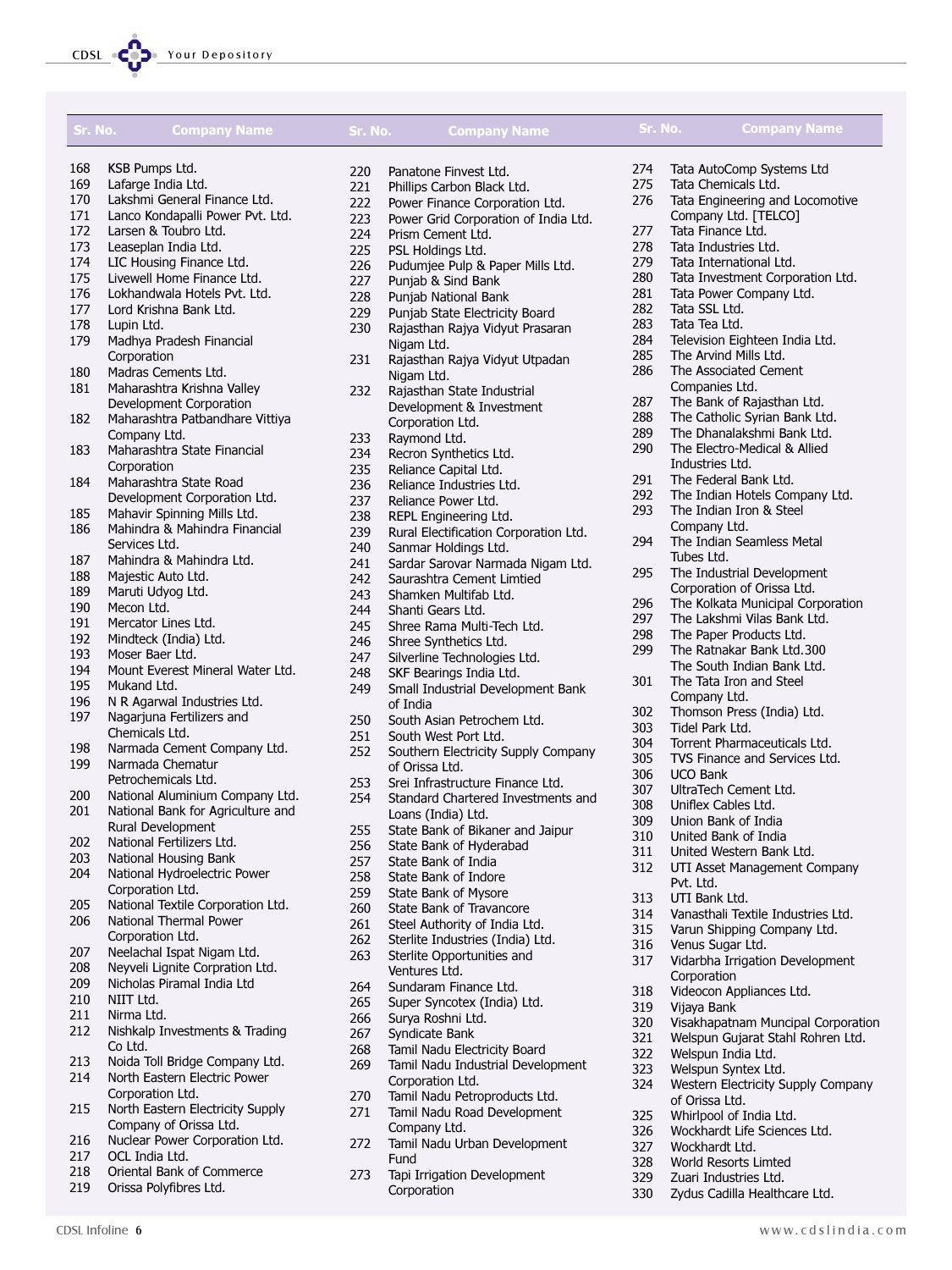#### CDSL CODe Your Depository

# Depository Participants (DPs) Registered with CDSL

|          | Sr. No.<br><b>Issuer Name</b>                                                             |          | Sr. No.<br><b>Issuer Name</b>                                                                       | <b>Sr. No.</b><br><b>Issuer Name</b>                                                              |
|----------|-------------------------------------------------------------------------------------------|----------|-----------------------------------------------------------------------------------------------------|---------------------------------------------------------------------------------------------------|
|          | A.C.Choksi Share Brokers Pvt. Ltd.                                                        | 89       | IDBI Bank Ltd.                                                                                      | 177 Punjab And Maharashtra Co-Op Bank Ltd                                                         |
| 2<br>3   | Abhipra Capital Ltd.<br>Abn Amro Bank N.V                                                 | 90       | IKM Investor Services Ltd<br>91 INA Stock Broking Co. Pvt. Ltd.                                     | 178 RBK Share Broking Ltd.                                                                        |
| 4        | Accord Capital Markets Ltd.                                                               | 92       | Inani Securities Ltd.                                                                               | 179 RRS Shares & Stock Brokers Pvt Ltd<br>180 R.M. Share Trading Pvt. Ltd.                        |
| 5        | Advani Share Brokers Pvt. Ltd.                                                            | 93       | Indiabulls Securities Ltd.                                                                          | 181 R.N.Patwa Share & Stock Brokers (P) Ltd                                                       |
| 6<br>7   | Ajay Natavarlal Securities Pvt Ltd.<br>Ajmera Associates Pvt Ltd                          | 94<br>95 | Indus Portfolio Pvt. Ltd.<br>Indusind Bank Ltd.                                                     | 182 Rajchandra Capital Services Pvt Ltd                                                           |
| 8        | Alankit Assignments Ltd.                                                                  | 96       | Infrastructure Leasing & Financial Services Ltd                                                     | 183 Rajkot Nagarik Sahkari Bank Ltd.                                                              |
| 9        | Allahabad Bank                                                                            | 97       | Innovate Securities Pvt Ltd                                                                         | 184 Rashi Equisearch Pvt. Ltd.<br>185 Refco-Sify Securities India Pvt Ltd                         |
| 10       | Amu Shares & Securities Ltd.                                                              | 98       | Insight Share Brokers Pvt Ltd                                                                       | 186 Reliance Capital Ltd.                                                                         |
| 11<br>12 | Anand Rathi Securities Pvt. Ltd.<br>Angel Broking Ltd.                                    | 99       | Integrated Master Securities Ltd.<br>100 Inter-Connected Stock Exchange Of India Ltd                | 187 Renaissance Securities Ltd.                                                                   |
| 13       | Antique Stock Broking Ltd.                                                                |          | 101 Interface Brokerage And Research Ltd.                                                           | 188 S.P.Jain Securities Pvt. Ltd.<br>189 Saaketa Consultants Ltd.                                 |
| 14       | Apex Stock Brokers Pvt. Ltd.                                                              |          | 102 Inventure Growth & Securities Ltd                                                               | 190 Sahara India Financial Corporation Ltd.                                                       |
| 15<br>16 | Apollo Sindhoori Capital Investments Ltd.<br>Arcadia Share & Stock Brokers Pvt Ltd        |          | 103 ISJ Securities Pvt. Ltd.<br>104 ITI Financial Services Ltd.                                     | 191 Saikripa Securities Ltd.                                                                      |
| 17       | ARJ Securities Pvt Ltd                                                                    |          | 105 JGA Shah Shares Brokers Pvt Ltd                                                                 | 192 Sam Global Securities Ltd.                                                                    |
| 18       | Aryan Share & Stock Brokers Ltd.                                                          |          | 106 J G Shah Financial Consultants Pvt. Ltd.                                                        | 193 Samurai Securities Pvt Ltd<br>194 Sanghavi Savla Stock Brokers Ltd                            |
| 19<br>20 | Ashika Stock Broking Ltd.<br>Asian Markets Securities Pvt. Ltd.                           |          | 107 J M Morgan Stanley Retail Services Pvt Ltd<br>108 Jamnadas Virji Shares & Stock Brokers Pvt Ltd | 195 Sanjay C Baxi Securities Pvt Ltd                                                              |
| 21       | Asit C. Mehta Investment Intermediates Ltd.                                               |          | 109 Janata Sahakari Bank Ltd., Pune                                                                 | 196 Satguru Capital And Finance Pvt Ltd                                                           |
| 22       | B D Shah Securities Ltd.                                                                  |          | 110 Javeri Fiscal Services Ltd                                                                      | 197 Saurashtra Capital Services Pvt Ltd                                                           |
| 23       | B M Gandhi Securities Pvt Ltd                                                             |          | 111 Joindre Capital Services Ltd.<br>112 JSEL Securities Ltd.                                       | 198 SDFC Securities Ltd.<br>199 Seema Securities Pvt. Ltd.                                        |
| 24<br>25 | B R Jalan Securities Pvt. Ltd.<br>Babubhai Purushottamdas Stock Brokers Pvt Ltd           |          | 113 Jyoti Jain Investment & Finance Co Pvt Ltd                                                      | 200 Seeta Portfolio Management Pvt Ltd                                                            |
| 26       | Balaji Equities Ltd.                                                                      |          | 114 K & A Securities Pvt Ltd                                                                        | 201 Select Stock Brokers Ltd.                                                                     |
| 27       | Balance Equity Broking (India) Pvt. Ltd.                                                  |          | 115 K Damani Securities Pvt Ltd                                                                     | 202 Shah Investor's Home Ltd.                                                                     |
| 28<br>29 | Bangalore Stock Exchange Ltd.<br>Bank Of Baroda                                           |          | 116 K G Vora Securities Ltd<br>117 K M Jain Stock Brokers Pvt Ltd                                   | 203 Shilpa Stock Brokers Pvt. Ltd.<br>204 Shreepati Holdings & Finance Pvt Ltd                    |
| 30       | Bank Of India                                                                             |          | 118 K. Jayantilal Securities Pvt. Ltd.                                                              | 205 Siddhi Shares Pvt. Ltd.                                                                       |
| 31       | Bank Of Maharashtra                                                                       |          | 119 Kalpataru Multiplier Ltd.                                                                       | 206 Sino Securities Pvt Ltd                                                                       |
| 32<br>33 | BCB Brokerage Pvt. Ltd.<br>Bhagwandas Gordhandas Financial Pvt Ltd                        |          | 120 Kamal Kumar Jalan Securities Pvt Ltd<br>121 Kantilal Chhaganlal Securities Pvt. Ltd.            | 207 SKP Securities Ltd.<br>208 SKSE Securities Ltd.                                               |
| 34       | Bhartia Stock Broking Pvt. Ltd.                                                           |          | 122 Karvy Consultants Ltd.                                                                          | 209 SMIFS Securities Ltd.                                                                         |
| 35       | Bhavik Rajesh Khandhar Shares & Stock Brokers P Ltd                                       |          | 123 Kaushik Shah Shares And Securities Pvt. Ltd.                                                    | 210 SMK Shares And Stock Broking Pvt. Ltd.                                                        |
| 36<br>37 | BLB Ltd.<br>BNR Capital Services Pvt Ltd                                                  |          | 124 Kedia Shares And Stocks Brokers Ltd                                                             | 211 Som Datt Securities Ltd                                                                       |
| 38       | BOI Shareholding Ltd.                                                                     |          | 125 Keynote Capitals Ltd.<br>126 Khambatta Securities Ltd.                                          | 212 Southern Shares & Stocks Ltd<br>213 Span Caplease Pvt Ltd                                     |
| 39       | Bonzanza Stock Brokers Ltd                                                                |          | 127 Kisan Ratilal Choksey Shares And Securities Pvt Ltd                                             | 214 SPS Share Brokers Pvt. Ltd.                                                                   |
| 40       | Brics Securities Ltd.                                                                     |          | 128 KNC Shares & Securities Pvt Ltd                                                                 | 215 Sripad Securities Ltd.                                                                        |
| 41<br>42 | Bright Shares And Stocks Pvt. Ltd.<br>C.R.Kothari And Sons Shares & Stock Brokers (P) Ltd |          | 129 Kotak Securities<br>130 LKP Shares & Securities Ltd                                             | 216 SSJ Finance & Securities Pvt. Ltd.<br>217 SSKI Investor Services Pvt Ltd                      |
| 43       | Capstocks And Securities (India) Pvt Ltd                                                  |          | 131 Lohia Securities Ltd.                                                                           | 218 Standard Chartered Bank                                                                       |
| 44       | Cd Equisearch Pvt. Ltd.                                                                   |          | 132 LSE Securities Ltd.                                                                             | 219 State Bank Of India                                                                           |
| 45<br>46 | Central Bank Of India<br>Centurion Bank Ltd.                                              |          | 133 M Prasad & Co. Ltd<br>134 M R Share Broking Pvt Ltd                                             | 220 State Bank Of Indore                                                                          |
| 47       | Chugh Securities Pvt Ltd                                                                  |          | 135 Madras Stock Exchange Ltd.                                                                      | 221 Steel City Securities Ltd.<br>222 Stock Holding Corporation Of India Ltd.                     |
| 48       | Churiwala Securities Pvt. Ltd.                                                            |          | 136 Magadh Stock Exchange Association                                                               | 223 Sunchan Securities Ltd.                                                                       |
| 49<br>50 | CIL Securities Ltd.<br>Citibank N.A.                                                      |          | 137 Maheshwari Equity Brokers Pvt. Ltd.<br>138 Malti Securities Pvt. Ltd.                           | 224 Sunidhi Consultancy Services Pvt.Ltd                                                          |
| 51       | CLSA India Ltd.                                                                           |          | 139 Manali Trading & Holdings Pvt. Ltd                                                              | 225 Suresh Rathi Securities Pvt. Ltd.                                                             |
| 52       | CNB Finwiz Ltd.                                                                           |          | 140 Mangal Keshav Securities Ltd.                                                                   | 226 Sushil Finance Consultants Ltd.<br>227 SVV Shares & Stock Brokers Pvt. Ltd.                   |
| 53<br>54 | Cochin Stock Brokers Ltd.<br>Crimson Financial Services Ltd                               |          | 141 Mani Stock Brokers Ltd.<br>142 Maniput Investments Pvt Ltd                                      | 228 Sykes & Ray Equities (India) Ltd.                                                             |
| 55       | D B (International) Stock Brokers Ltd.                                                    |          | 143 Manoj Javeri Stock Broking Pvt Ltd                                                              | 229 T R Capital Ltd.                                                                              |
| 56       | Dalal & Broacha Stock Broking Pvt. Ltd                                                    |          | 144 Mantri Share Brokers Pvt Ltd                                                                    | 230 Techno Shares & Stocks Ltd<br>231 The Akola Janata Commercial Coop. Bank Ltd, Akola           |
| 57<br>58 | Dalmia Securities Ltd.<br>Dani Shares And Stock Pvt Ltd                                   |          | 145 Manubhai Mangaldas Securites Pvt Ltd<br>146 Market Creators Ltd.                                | 232 The Akola Urban Cooperative Bank Ltd, Akola                                                   |
|          | 59 DBS Capital Markets Pvt Ltd                                                            |          | 147 Marwadi Shares And Finance Pvt Ltd                                                              | 233 The Bank Of Rajasthan                                                                         |
| 60       | Deutsche Bank AG                                                                          |          | 148 Master Capital Services Ltd                                                                     | 234 The Cosmos Cooperative Bank Ltd.                                                              |
| 61<br>62 | Dimensional Securities Pvt Ltd<br>Dindayal Biyani Stock Brokers Ltd.                      |          | 149 Mehta Vakil And Company Pvt. Ltd.<br>150 MLR Securities Pvt. Ltd.                               | 235 The Greater Bombay Co-Operative Bank Ltd.<br>236 The Hongkong And Shanghai Banking Corpn. Ltd |
| 63       | Dipan Mehta Share & Stock Brokers Pvt Ltd                                                 |          | 151 Money Care Securities And Financial Services Ltd                                                | 237 The Hyderabad Stock Exchange Ltd                                                              |
| 64       | DJS Stock And Shares Ltd.                                                                 |          | 152 Moongipa Investments Ltd.                                                                       | 238 The J & K Bank Ltd.                                                                           |
| 65       | DSE Financial Services Ltd                                                                |          | 153 Mother India Securities Pvt Ltd                                                                 | 239 The Omniscient Securities Pvt Ltd.<br>240 The South Indian Bank Ltd.                          |
| 66<br>67 | Dynamic Equities Pvt Ltd<br>East India Securities Ltd.                                    |          | 154 Motilal Oswal Securities Ltd.<br>155 MPSE Securities Ltd.                                       | 241 The Stock Exchange, Ahmedabad                                                                 |
| 68       | Edelweiss Securities Pvt Ltd                                                              |          | 156 MSB Securities (P) Ltd.                                                                         | 242 The United Western Bank Ltd.                                                                  |
| 69       | Emkay Share & Stock Brokers Pvt Ltd                                                       |          | 157 Mukesh Babu Securities Ltd.                                                                     | 243 Total Securities Ltd.                                                                         |
| 70<br>71 | Enam Securities Pvt. Ltd.<br>Exponential Financial Services Pvt Ltd                       |          | 158 Nagar Urban Co-Operative Bank Ltd., Ahmednagar<br>159 Navkar Share & Stock Brokers Pvt Ltd      | 244 Twin Earth Securities Pvt Ltd<br>245 Unifi Wealth Management Ltd.                             |
| 72       | <b>Express Securities Pvt Ltd</b>                                                         |          | 160 Networth Stock Broking Ltd.                                                                     | 246 Union Bank Of India                                                                           |
| 73       | Finance Monitor (India) Pvt Ltd                                                           |          | 161 Nirmal Bang Securities Pvt. Ltd.                                                                | 247 Unique Stockbro Pvt. Ltd.                                                                     |
| 74<br>75 | Fortis Securities Ltd.<br>G M Bosu & Co Pvt Ltd                                           |          | 162 Omnesys Tradenet Pvt Ltd<br>163 OPG Securities Pvt Ltd.                                         | 248 Uti Bank Ltd.                                                                                 |
| 76       | Galaxy Broking Ltd.                                                                       |          | 164 Oracle Securities Pvt. Ltd.                                                                     | 249 Uti Securities Ltd.<br>250 Uttam Financial Services Ltd.                                      |
| 77       | Gandhi Securities And Investment Pvt Ltd                                                  |          | 165 Oriental Bank Of Commerce                                                                       | 251 Value Capital Services Ltd                                                                    |
| 78       | Ghanshyam Shares Stock Brokers Pvt Ltd                                                    |          | 166 Pashupati Capital Services Pvt Ltd                                                              | 252 Vedika Securities Pvt Ltd                                                                     |
| 79<br>80 | Globe Capital Market Ltd.<br>Grishma Securities Pvt Ltd                                   |          | 167 PCS Securities Ltd.<br>168 Prabhat Financial Services Ltd.                                      | 253 Vijan Share & Securities Pvt. Ltd.                                                            |
| 81       | Gupta Equities Pvt. Ltd.                                                                  |          | 169 Prabhudas Lilladher Pvt Ltd                                                                     | 254 Vns Finance & Capital Services Ltd.<br>255 Vogue Commercial Co. Ltd.                          |
| 82       | Hasmukh Lalbhai Share Brokers Pvt Ltd                                                     |          | 170 Prabodh Artha Wardhini Pvt Ltd                                                                  | 256 Vse Clearing House                                                                            |
| 83<br>84 | Haven Financial Services Pvt Ltd<br>HDFC Bank Ltd.                                        |          | 171 Pragya Securities Pvt Ltd<br>172 Pratibhuti Viniyog Ltd.                                        | 257 Wallfort Share & Stock Brokers Ltd.                                                           |
| 85       | Hem Securities Ltd.                                                                       |          | 173 Pratik Stock Vision Pvt Ltd.                                                                    | 258 Wegmans Financial Services Pvt Ltd<br>259 Wellworth Shares And Stock Broking Ltd              |
| 86       | Hornic Investment Pvt Ltd                                                                 |          | 174 Progressive Share Brokers Pvt Ltd                                                               | 260 Zen Securities Ltd.                                                                           |
| 87<br>88 | HTS Securities (P) Ltd<br>ICICI Bank Ltd.                                                 |          | 175 Pruthvi Brokers & Share Holdings Pvt Ltd<br>176 PSE Securities Ltd.                             | 261 Zuari Investments Ltd.                                                                        |